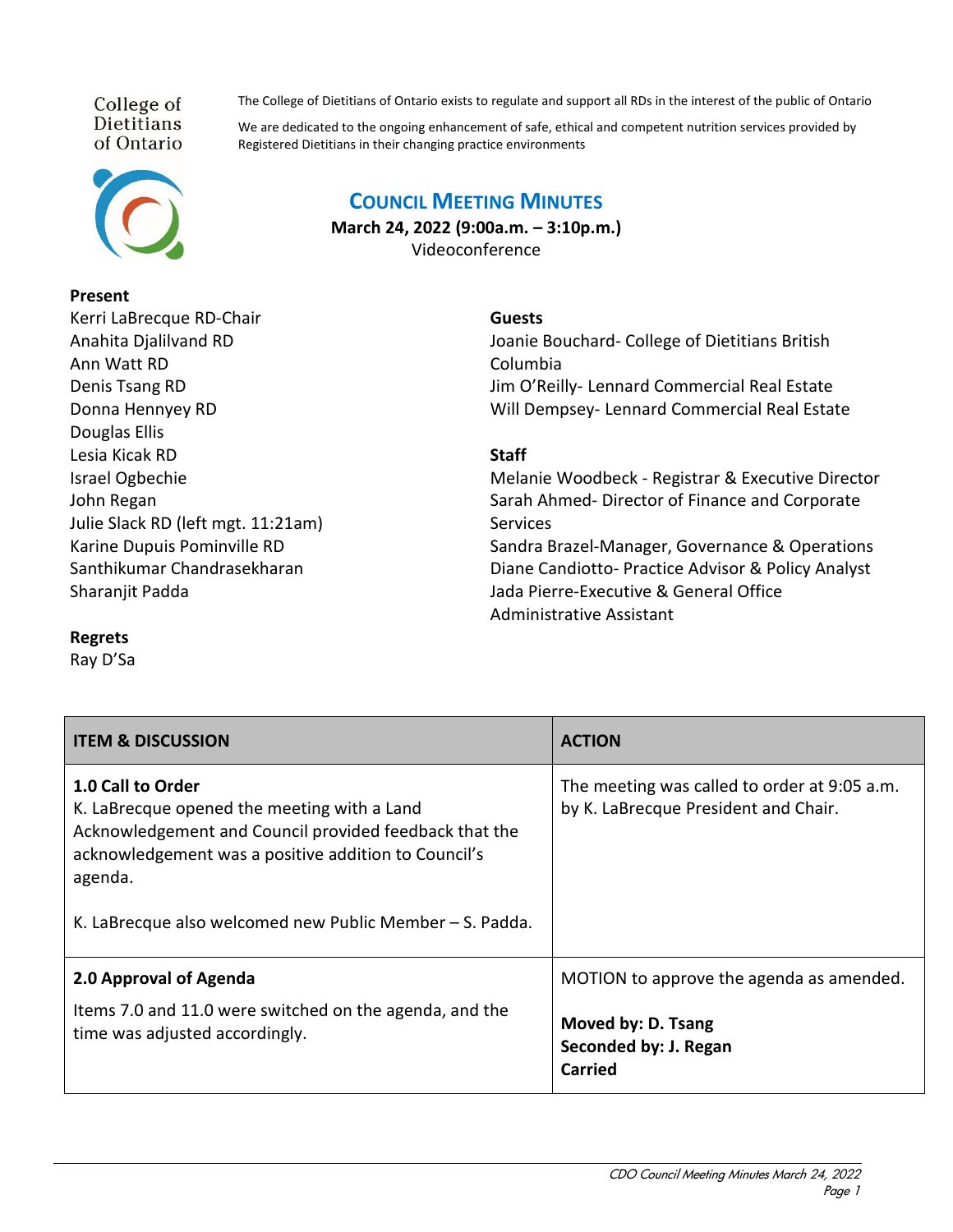| <b>ITEM &amp; DISCUSSION</b>                                                                                                                                                                                                                                                                                                                                                                                                                                                                                                                     | <b>ACTION</b>                                                                                          |
|--------------------------------------------------------------------------------------------------------------------------------------------------------------------------------------------------------------------------------------------------------------------------------------------------------------------------------------------------------------------------------------------------------------------------------------------------------------------------------------------------------------------------------------------------|--------------------------------------------------------------------------------------------------------|
| 3.0 Declaration of Conflict of Interest                                                                                                                                                                                                                                                                                                                                                                                                                                                                                                          |                                                                                                        |
| No conflict of interest was declared.                                                                                                                                                                                                                                                                                                                                                                                                                                                                                                            |                                                                                                        |
| <b>4.0 Declaration of Bias</b><br>J. Slack declared a bias regarding item 11.0 but did not believe<br>that it constituted a conflict of interest. The Council agreed<br>that the declaration did not amount to a conflict of interest.                                                                                                                                                                                                                                                                                                           |                                                                                                        |
| <b>Information Items (Consent Agenda)</b><br>5.0 Council Meeting Minutes:<br>December 9, 2021<br><b>6.0 Executive Committee Report</b>                                                                                                                                                                                                                                                                                                                                                                                                           | MOTION to approve the Consent Agenda.<br>Moved by: J. Regan<br>Seconded by: D. Tsang<br><b>Carried</b> |
| 7.0 Management Report (Including COVID-19 Update)<br>M. Woodbeck presented the Management Report to Council<br>and highlighted key information, including: the budget's<br>alignment with the strategic plan, staffing updates, public<br>awareness survey metrics, CDO's equity and anti-racism<br>survey, and various activities related to governance<br>modernization including the CDO's response to the Ministry<br>of Health's governance modernization and oversight.                                                                    |                                                                                                        |
| 8.0 Strategic Plan Monitoring Report<br>M. Woodbeck presented the 2022-23 Strategic Plan<br>Monitoring Report, reviewing the format and content with<br>Council. As part of this, M. Woodbeck reviewed the activities<br>tied to each goal of the 2020-2024 Strategic Plan. Council<br>discussed the Key Performance Indicators (KPIs) in relation to<br>these activities. There was also a discussion on the<br>Accomplishments from the 2021-22 work plans. The Strategic<br>Plan Monitoring Report will be reviewed by Council<br>biannually. |                                                                                                        |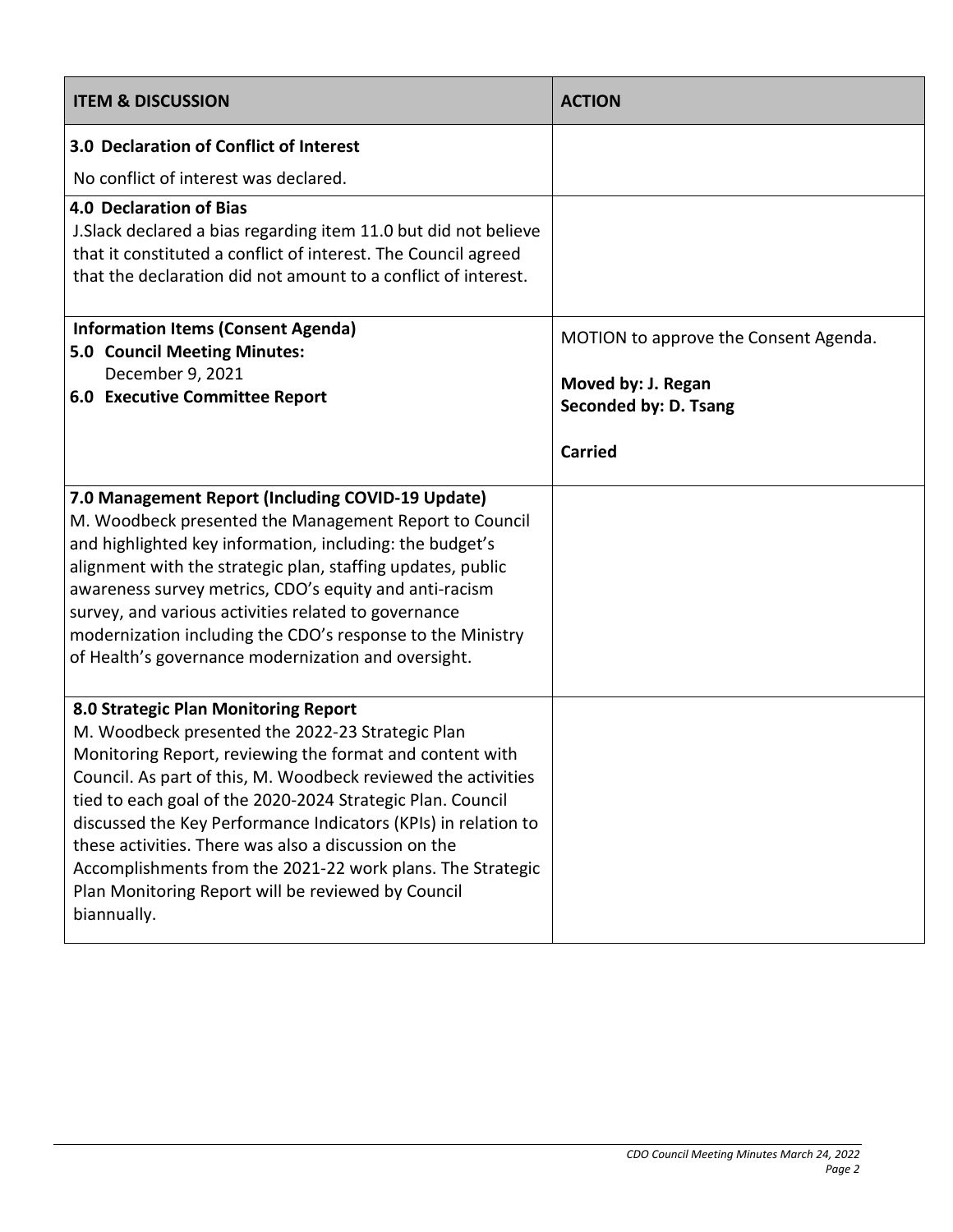| <b>ITEM &amp; DISCUSSION</b>                                                                                                                                                                                                                                                                                                                                                                                                                                                              | <b>ACTION</b>                                                                                                                                                                                                                                                    |
|-------------------------------------------------------------------------------------------------------------------------------------------------------------------------------------------------------------------------------------------------------------------------------------------------------------------------------------------------------------------------------------------------------------------------------------------------------------------------------------------|------------------------------------------------------------------------------------------------------------------------------------------------------------------------------------------------------------------------------------------------------------------|
| 9.0 Draft Budget for Fiscal 2022-23 and Budget Training<br>S. Ahmed presented the Draft Budget for Fiscal 2022-23 to<br>Council. Council reviewed the budget and discussed the yearly<br>membership fee. Council also agreed that the Reserve Fund<br>Policy will be reviewed at the June Council meeting.                                                                                                                                                                                | MOTION that Council approve the draft<br>budget for the 2022-23 fiscal year as<br>presented, with no fee increase in<br>membership fees.<br>Moved by: K. LaBrecque<br>Seconded by: D. Ellis                                                                      |
|                                                                                                                                                                                                                                                                                                                                                                                                                                                                                           | <b>Carried</b>                                                                                                                                                                                                                                                   |
| <b>10.0 Insulin Position Statement</b><br>D. Candiotto presented the Insulin Position Statement to<br>Council. Following a fulsome discussion, Council provided<br>feedback on the statement and asked for a minor edit to<br>Figure 1 in order to make it clear when a dietitian should<br>practice under a delegation. Council also agreed with the<br>next step to publish the statement and guidelines on the                                                                         | MOTION that Council approve the final<br>Position Statement and Practice Guidelines as<br>amended<br>Moved by: K. LaBrecque<br>Seconded by: D. Ellis                                                                                                             |
| College website and communicate this information to<br>stakeholders.                                                                                                                                                                                                                                                                                                                                                                                                                      | <b>Carried</b>                                                                                                                                                                                                                                                   |
| <b>11.0 Determining Practice Hours</b><br>M. Woodbeck brought forward the policy surrounding the<br>current practice hours for Registered Dietitians and the<br>definition of practising dietetics. Council discussed the policy<br>details, including how the redeployment of Dietitians during<br>the pandemic may have affected practice hours. The Council<br>agreed that the policy should be circulated for feedback prior<br>to final review and approval at a subsequent meeting. | MOTION that Council approve Draft Policy on<br>Determining Currency Hours in Dietetic<br>Practice for Registered Dietitians, with the<br>Definition of Practising Dietetics as proposed,<br>for consultation.<br>Moved by: K. LaBrecque<br>Seconded by: S. Padda |
|                                                                                                                                                                                                                                                                                                                                                                                                                                                                                           | <b>Carried</b>                                                                                                                                                                                                                                                   |
| 12.0 Committee Appointments<br>M. Woodbeck provided an update on the committee<br>composition approved by the Executive Committee in the<br>interests of time and in accordance with by-law 8.7. The<br>Council confirmed S. Padda, the new publicly appointed<br>member's appointment to the Registration and ICR<br>Committees.                                                                                                                                                         | <b>MOTION That Council confirm the Governance</b><br>Committee slate and the appointment of<br>public member S. Padda to the Registration<br>and ICRC Committees.                                                                                                |
| The Council also confirmed the Executive's appointment of<br>the Governance Committee slate with the following<br>members: S. Chandrasekharan, L. Kicak, J. Regan, C. Tsai, and<br>A. Watt (Chair)). The appointment of the Governance<br>Committee was assigned to the Executive Committee by<br>Council at its December 9 meeting.                                                                                                                                                      | Moved by: J. Regan<br>Seconded by: A. Watt<br><b>Carried</b>                                                                                                                                                                                                     |